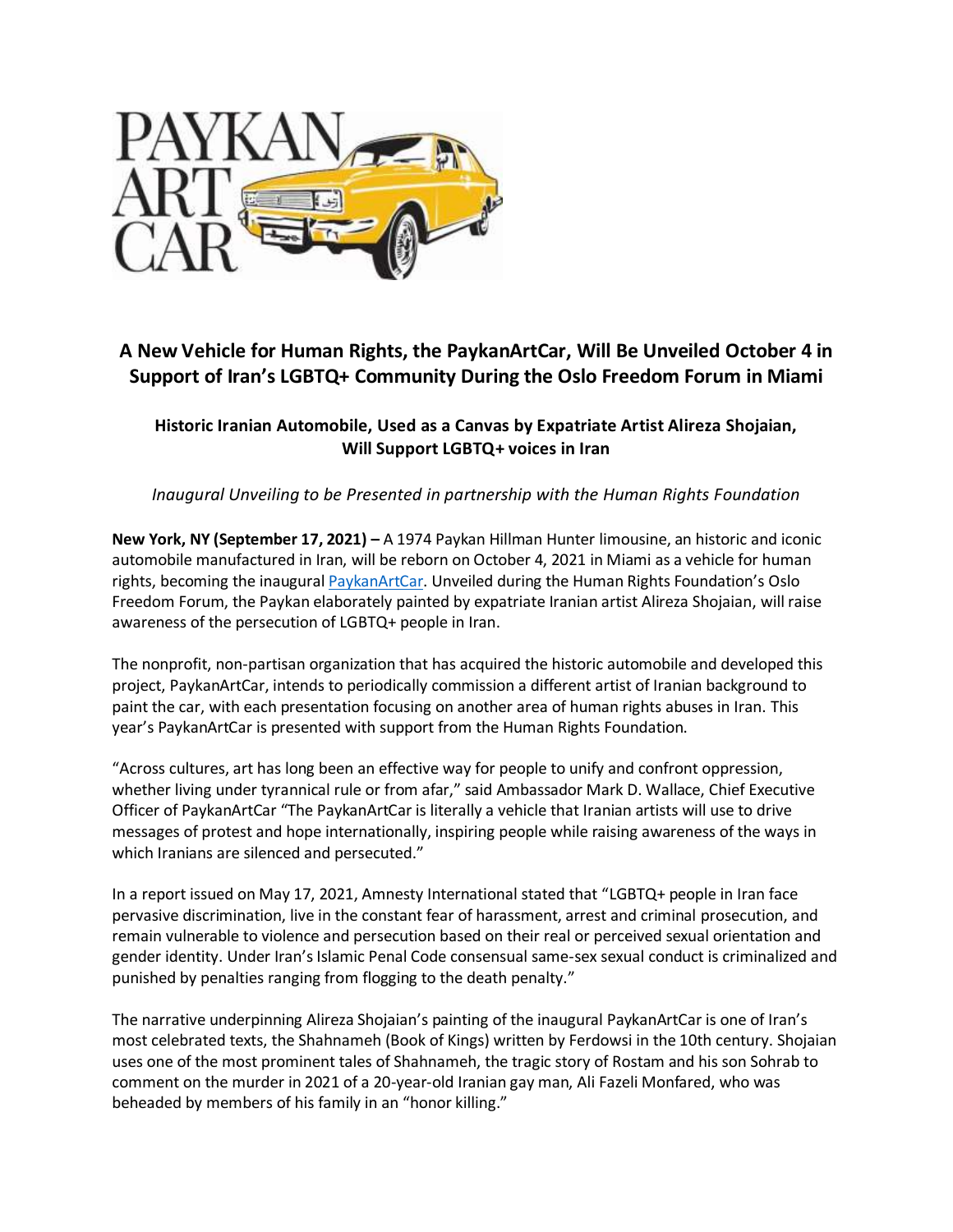"Living in a society that restricts its citizens from presenting their true, authentic selves, and even outright denies their existence, has caused many in our queer community in the Middle East to live in exile," said Shojaian. "Art is a vehicle to express myself and my essence, and also to engage others. With the PaykanArtCar, I hope to make visible the beauty and emotion of queer culture that has long been hidden in the region and, in doing so, pave the way for a world that is more open to acceptance and more tolerant."

Following its presentation in Miami, the inaugural PaykanArtCar will be exhibited around the world. Immediately following the Oslo Freedom Forum, the car will travel to Paris where it will be on exhibit from October 21 to October 24 as part of the  $7<sup>th</sup>$  edition of Asia Now, which this year will highlight art and artists from Iran.

Hiva Feizi, Executive Director of PaykanArtCar, said, "We are honored and delighted that Alireza Shojaian is the first PaykanArtCar artist. First produced in 1967 by Iran National Company, the Paykan continues to be an icon of national pride, modernity, possibility, and industrial capability, both within Iran and in the diaspora. Today, the Paykan remains omnipresent on the streets of Tehran and often appears in films and television programs, and advertisements. And now, the Paykan, will be the voice of the silenced and oppressed inside of Iran."

### **About Alireza Shojaian**

Alireza Shojaian is an Iranian painter and visual activist. Shojaian was born in Tehran, Iran in 1988. Shojaian depicts his subjects nude or semi-nude in intimate and vulnerable positions. His work aims to fight societal prejudice against LGBT people while making space for non-heteronormative masculine identities. His work reflects on the queer history of the Middle East, the present context, and his own experiences. Shojaian knew he could not continue his work in Iran, where human bodies are censored and sexual identity is scrutinized and politicized. In 2016 he moved to Beirut and held two solo exhibitions in 2017and 2018. In 2019 Shojaian was offered by the French embassy in Lebanon an art residency with the Académie des beaux-arts and now resides in Paris.

#### **About PaykanArtCar**

The PaykanArtCar project unites the talents of contemporary Iranian artists with a beloved symbol of Iranian national pride—the Paykan automobile—to advocate human rights and dignity in Iran. The nonprofit, non-partisan [PaykanArtCar](http://www.paykanartcar.com/) is privileged to have acquired an historic Paykan Hillman Hunter limousine. Periodically, PaykanArtCar will choose and commission, an exceptional artist in the Iranian diaspora to use the vehicle as the canvas in support of the ongoing struggle in Iran for human rights. The purpose is simple: to use art and a beloved symbol of national pride to promote the rights of all Iranians no matter their race, religion, gender, or sexual orientation.

#### **About the Human Rights Foundation**

The Human Rights Foundation (HRF) is a nonpartisan, nonprofit organization that promotes and protects human rights globally, with a focus on closed societies. HRF unites people in the common cause of defending human rights and promoting liberal democracy. Their mission is to ensure that freedom is both preserved and promoted around the world. HRF focuses their work on the founding ideas of the human rights movement, those most purely represented in the 1948 Universal Declaration of Human Rights, and the 1976 International Covenant on Civil and Political Rights.

The Oslo Freedom Forum (OFF) is a global conference series produced by the Human Rights Foundation. No event in the world compares to the Oslo Freedom Forum's unique mix of dissidents,